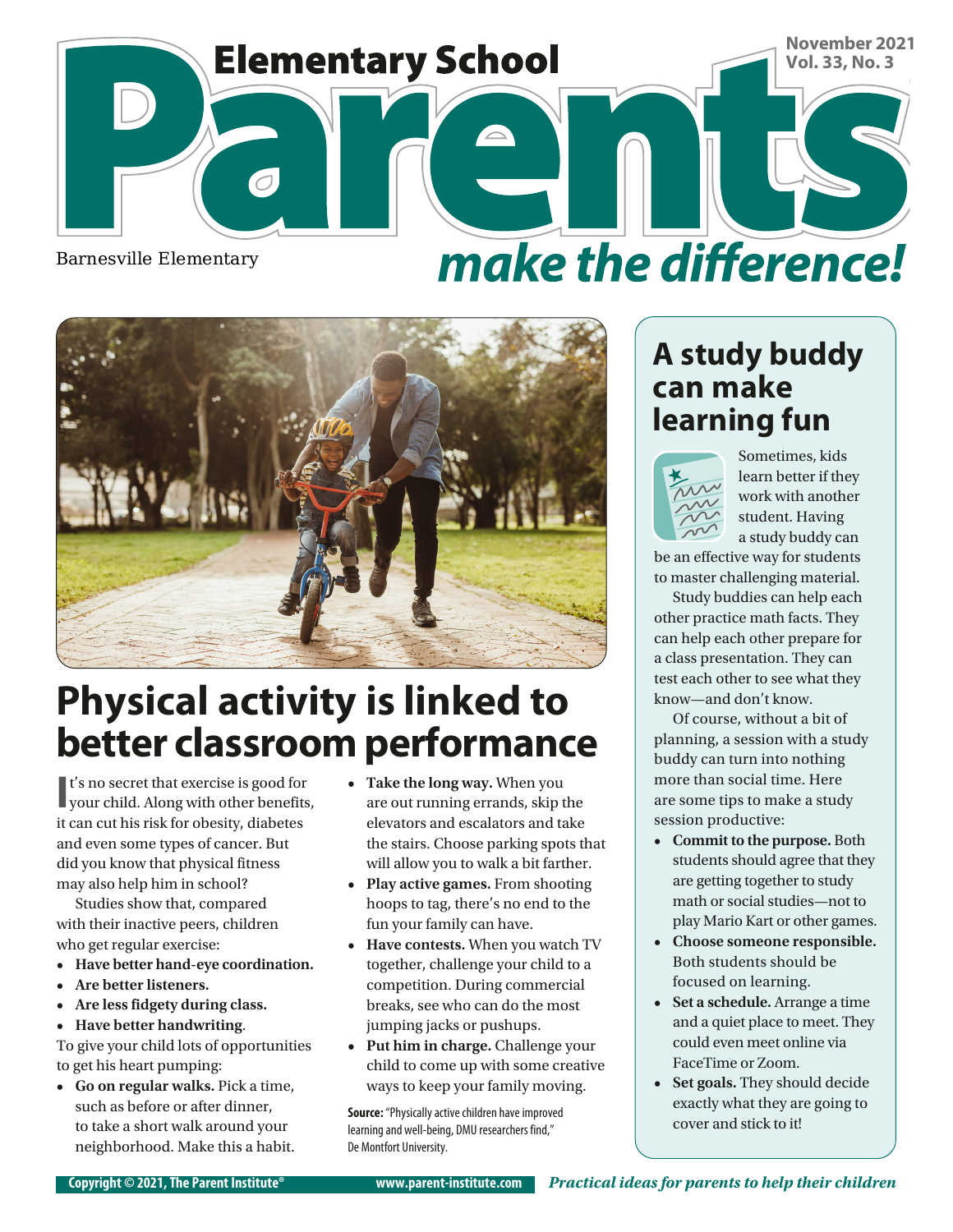## **Three simple ways to nurture your child's love of science**



only about half of moms and dads felt "very confident" in their ability to help their children learn

science. But you don't need to be a scientist in order to boost your child's scientific know-how. You only need to be willing!

To promote your child's interest in science and help build his skills:

- **1. Investigate together.** There's no shame in admitting that you don't have all of the answers. So, if your child asks a question like, "Why is the sky blue?" or "Where does rain come from?" you can simply say, "I'm not sure. Let's find out together." Help your child go online or visit the library to discover the answer.
- **2. View educational programs.** There are lots of kid-friendly science shows

on TV. Watch them with your child. If you're not sure where to start, ask his teacher for suggestions. Afterward, talk about the shows. "Wasn't it neat when they explained how fish breathe through their gills?"

**3. Go online.** There are lots of STEM (science, technology, engineering and math) websites, games, videos and apps available. Visit *[www.commonsensemedia.org](http://www.commonsensemedia.org)* to find one that looks cool and check it out with your child.

**Source:** M. Silander and others, "What Parents Talk About When They Talk About Learning: A National Survey About Young Children and Science," Education Development Center.

**"Science is a way of thinking much more than it is a body of knowledge."**

*—Carl Sagan*

### **Improve your child's reading skills by showing why you read**



A parent's example always teaches a powerful lesson. If you want your child to be a good reader, demonstrate reading habits that give the

right impression. You can:

- **• Explain how you read** for information. Say, "I'm trying to figure out how to use a new computer program for work. This article explains how it works."
- **• Read for a purpose.** Do you take the bus in the morning? Show your child how you read the bus schedule to decide when to leave the house. Are you looking for a new recipe for dinner? Show her how you search online or through cookbooks to find one to try.
- **• Read for pleasure.** When your child sees you reading just to relax, she will realize that reading isn't just for school or work.
- **• Share something you're reading.** If there's an interesting story in the paper, read some of it aloud. Print or cut out an article you think your child will enjoy and leave it on her bed. Your child will see that reading is something that is fun to share.
- **• Take your child with you** when you go to the library. Show her how rewarding it can be to browse titles and discover a great book.
- **• Bring something to read** with you everywhere you go. Your child will see that reading is a constructive way to pass the time.

#### **Are you helping your child build**  In one national survey, on TV. Watch them with your child.



The same qualities that help people live together in families can help them live in their communities—

and get along with others in school. Are you helping your child be civic minded? Answer *yes* or *no* to the questions below to find out:

**\_\_\_1. Do you talk** with your child about school and family rules and why they're important?

**\_\_\_2. Do you volunteer** your time as a family on a regular basis?

**\_\_\_3. Do you show** your child that it is important to honor commitments by keeping your promises?

**\_\_\_4. Do you model** sportsmanship when you are watching sporting events and playing games?

**\_\_\_5. Do you expect** your child to take responsibility for his actions and do you hold him accountable for his choices?

**How well are you doing?** More *yes* answers mean you're raising your child to be a responsible community member. For *no* answers, try those ideas to help your child cooperate with others.



Practical Ideas for Parents to Help Their Children. ISSN: 1523-1275

For subscription information call or write: The Parent Institute, 1-800-756-5525, P.O. Box 7474, Fairfax Station, VA 22039-7474. Fax: 1-800-216-3667.

Or visit: www.parent-institute.com.

Published monthly September through May. Copyright © 2021, The Parent Institute, a division of PaperClip Media, Inc., an independent, private agency. Equal opportunity employer.

Publisher: Doris McLaughlin. Publisher Emeritus: John H. Wherry, Ed.D. Editor: Rebecca Hasty Miyares.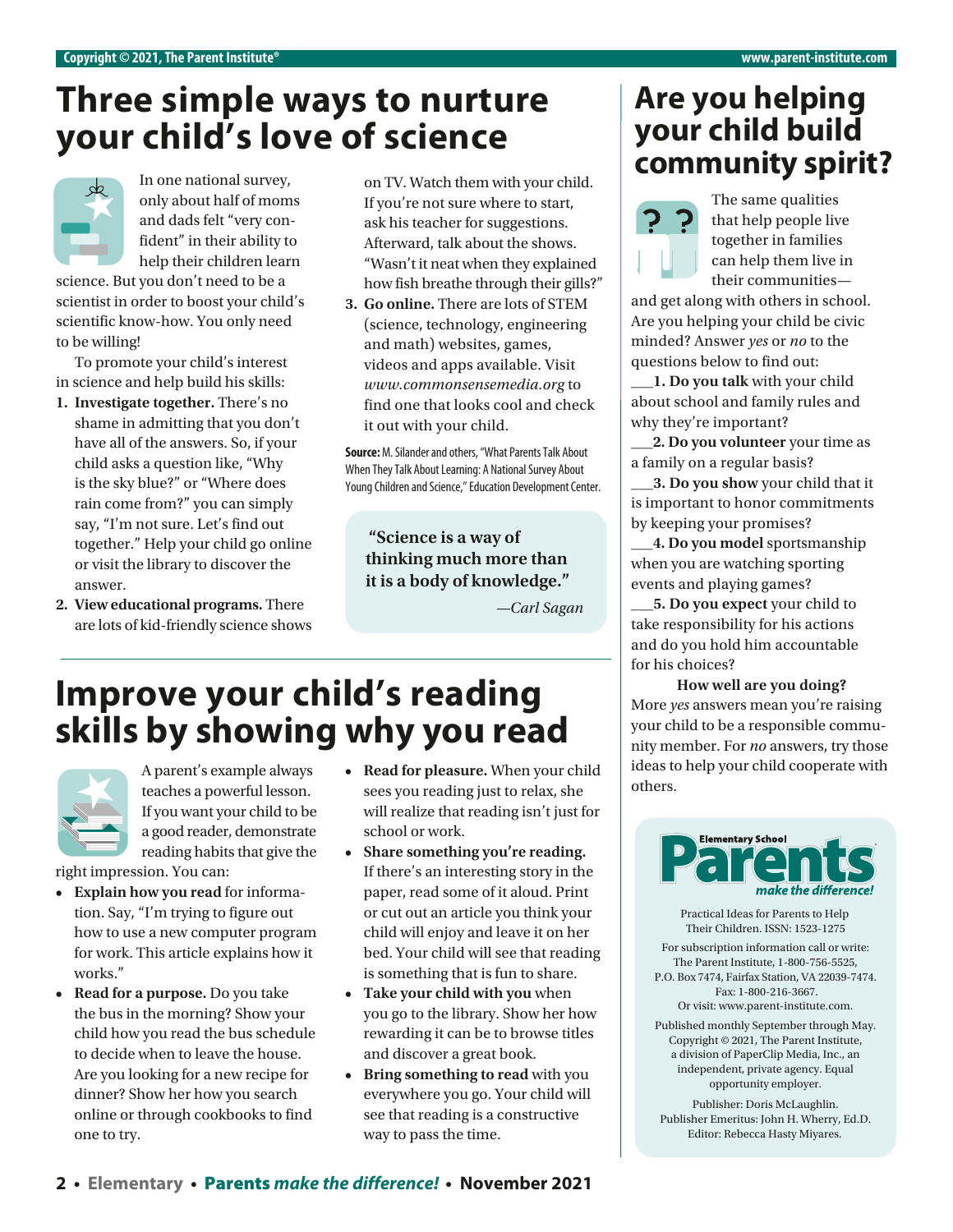#### **Celebrate Geography Awareness Week with learning activities**

You probably remember filling in the locations of countries and continents on blank maps when you were in school.

But geography is about much more than maps. It's about how places shape people and how people shape places.

Help your child celebrate Geography Awareness Week (November 15-19) with these learning activities:

- **• Look it up.** When you and your child hear a news story about an unfamiliar place, locate it on a map. Then, challenge each other to learn a few facts about the location and the people who live there.
- **• Go on a virtual trip.** Search online for information about a country you and your child would like to visit.

Together, research fun things to do on your "trip."

- **• Explore your community.** Help your child discover why your town is located where it is. Who first settled there? How are you and your child connected to the rest of the world (roads, airports, rivers, etc.)?
- Make a map. Challenge your child to draw a map of how to get from your home to school, a store or a friend's. Then, follow the map.
- **• Share family history.** Tell your child where your ancestors came from. Find these places on a map. If possible, learn about the routes your ancestors traveled when they came to this country. Where do your relatives live now? Again, check the map.

### **Navigating social challenges leads to increased confidence**



When parents are overly involved in their children's social lives, their kids can't develop the confidence and resilience they need

to thrive. Swooping in and saving your child from every social challenge won't help him in the long run—it might actually hurt him.

Your child is more likely to establish healthy friendships and feel more sure of himself if he is armed with social and emotional skills. And these skills won't just help him navigate the playground successfully. They'll make him feel more confident in the classroom, too.

To help your child strengthen his social skills:

**• Empower him to take action.** If he comes to you with a problem, listen closely while he tells you about it.

Say, "That sounds frustrating. What did you do next?" Then, give him a chance to find his own solution. Sometimes, all kids need is someone to listen to them.

- **• Model resilience.** Talk about your own social struggles and how you faced them. When children hear stories about how family members overcame obstacles, they become more resilient in the face of challenges.
- **• Teach him to be assertive.** Help your child learn how to speak up for himself. When he wants something, ask him to make a strong case for it. Or, have a family debate night. When you encourage your child to speak up at home, he'll find his voice at school and in the world.

Q: **Last year, my daughter put off her science project until the very last minute. She finished it on time, but stressed out our entire family in the process. What can we do to make sure this year is different?**

#### **Ouestions & Answers**

A: Long-term projects teach students—and sometimes parents —valuable lessons. Last year, you learned what *not* to do.

Your daughter is obviously a person who can meet a deadline. So this year, help her set *a lot* of deadlines before the project is actually due.

Encourage your child to:

- **1. Select her topic early.** The sooner she knows what she is going to do, the more time she will have to do it.
- **2. Make a list** of all the things she will need to do to complete the project. She should include the trip to the store for supplies and the time it will take to create a slideshow or display. Have her build in at least two days for the unexpected that often seems to happen.
- **3. Set a deadline** for each part of the project. Make sure your child knows the consequence for missing a deadline. (If she hasn't done her work, for example, she certainly doesn't have time to watch TV.)
- **4. Post the list of deadlines** in a place where you'll both see it every day. Then, as your child achieves each step, have her cross off that deadline.

If she follows these steps, your daughter will not only learn something about science this year, she'll also learn some valuable time management skills. Good luck!